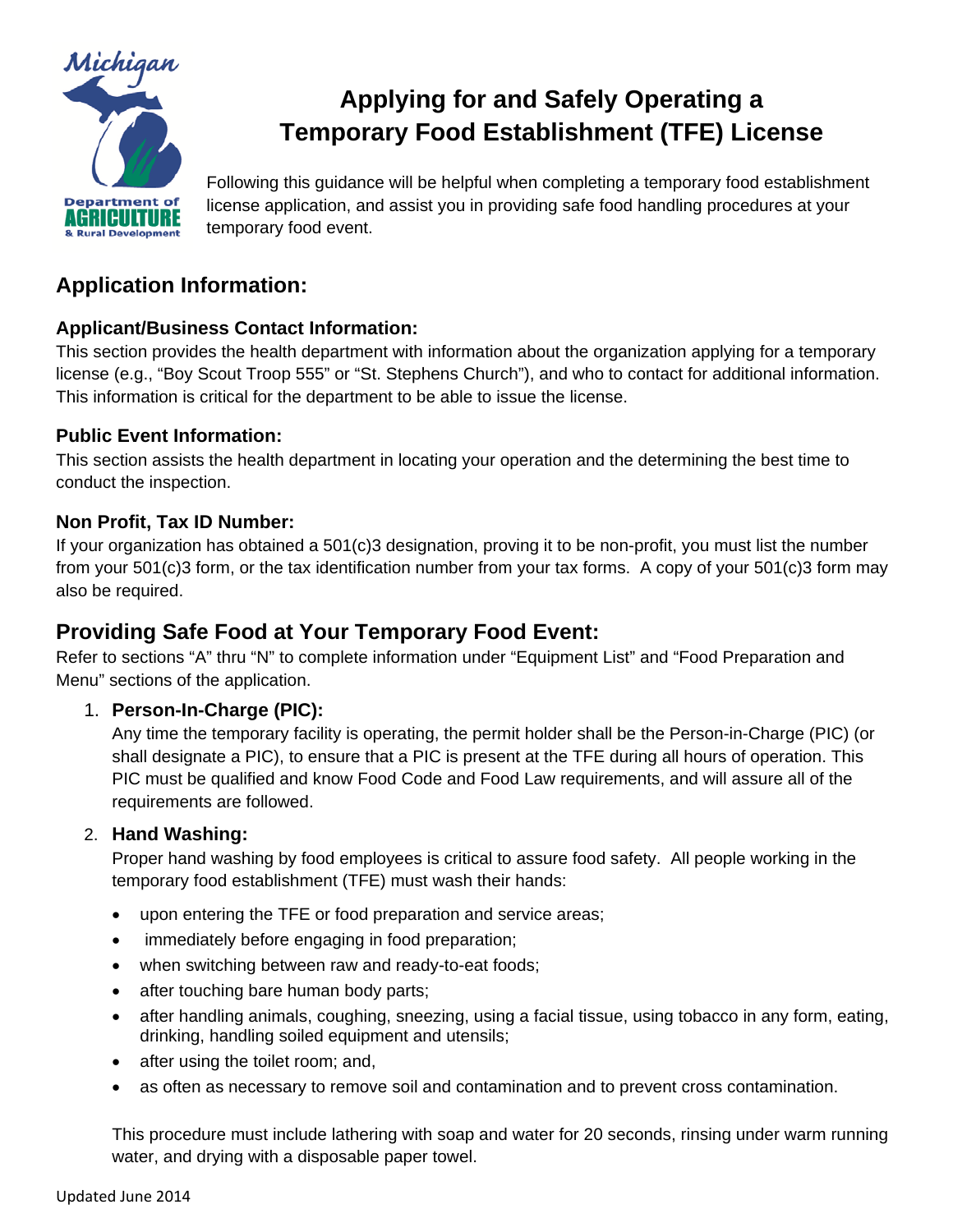Hand Washing Station: *See Application Section "A"* (List the type of equipment you will be providing.)

Hand washing facilities must be located to allow convenient use by food employees. Hand washing sinks are to **only** be used for hand washing. Soap and paper towels must be supplied at each hand washing facility.

### **Examples of hand washing facilities are:**

- A self-contained portable unit with holding tanks for potable tempered water (warm water) and waste water. Hand soap, single-use dispensed paper towels and a waste receptacle must be provided. (Figure 1 )
- A self-contained portable unit that provides gravity fed warm water. For example, a large insulated container with a spigot which can be turned on and off to allow a warm water flow over a person's hands into a waste receiving bucket of equal or larger volume. Hand soap, single-use paper towels and a waste basket must be provided. (Figure 2)
- Plumbed Hand Sink- Clean potable (drinking quality) hot and cold running water under pressure to provide water at a temperature of at least  $100^{\circ}$  F. Hand soap, single use paper towels and a waste basket must be provided. (Figure 3)
- Chemically treated towelettes are allowed if the menu is limited to pre-packed foods or if the foods are otherwise protected from contamination and if a proper hand washing sink is provided for use in the toilet room after toilet use. This option must be approved by the inspector prior to setting up the facility.







**Figure 1 Figure 2 Figure 3** 

## **3. Employee Health (Person-in-Charge Duties):**

### **The Person-in-Charge (PIC) must exclude Food Handlers who display any of the following symptoms:**

- Diarrhea, vomiting, fever, sore throat or sore throat with fever, jaundice. Please note: a Food Handler must be symptom free from diarrhea or vomiting for at least 24 hours prior to returning to their work station.
- Any Food Handler who is diagnosed with or exposed to Salmonella typhi, Shigella, E. coli 157:H7, Hepatitis A or Norovirus must be excluded until cleared by their personal doctor and by the local health department/Michigan Department of Agriculture and Rural Development (MDARD).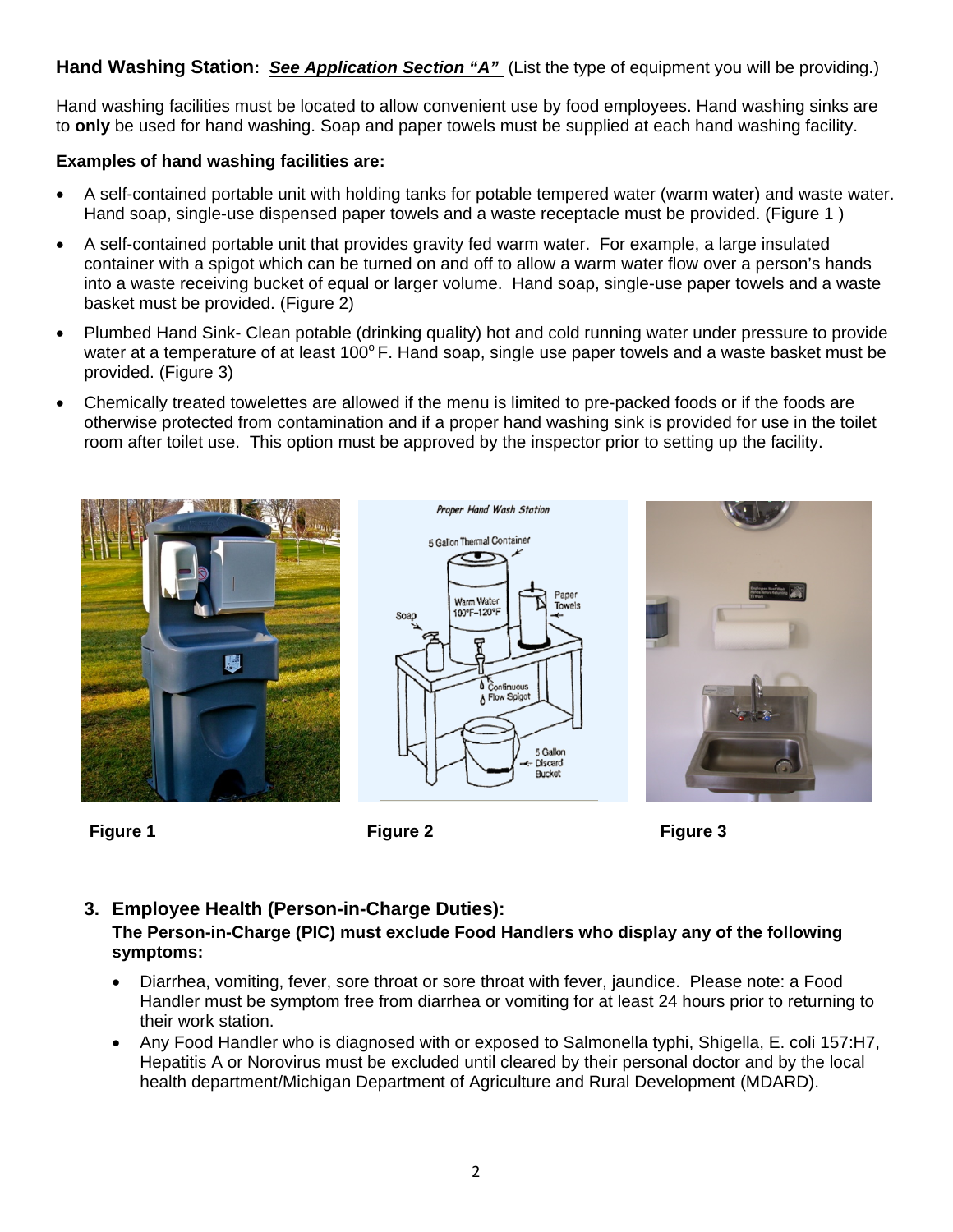#### **The PIC must restrict employees as follows:**

Food Handlers must cover cuts, wounds or infected boils with a waterproof bandage. If the affected area is on a hand, the bandage must be covered with an impervious glove. The Food Handler must be restricted to activities not related to food, clean equipment or utensils or single use items.

#### **4. Hygiene:**

Food Handlers must display a high degree of personal cleanliness, including clean outer garments and shoes and proper hair restraints. Food Handlers may not eat in a food preparation, storage or display area. Tobacco use by the public or by food handlers is prohibited in areas where foods are stored, prepared, displayed, served or consumed. Drinking may be allowed in a food area if the drink container is covered and provided with a straw or pour spout and if the Food Handler washes their hands after drinking and prior to returning to work.

Only employees (those scheduled to work at a specific time) are allowed in the food preparation and serving areas.

#### **Bare Hand Contact with Ready-to-Eat Foods:**

Food handlers may not contact any exposed ready-to-eat foods with their bare hands. Barriers such as gloves, deli papers or suitable utensils must be used. Acceptable utensils include spatulas, tongs or scoops.

#### **5. Food Source:** *See Application, Section "G"*

- All foods must be obtained from sources that comply with the law.
- Meat and poultry must come from USDA-approved sources.
- Home canned foods are NOT allowed, nor can there be any home cooked/prepared foods served.

**All foods that are prepared off-site** for service at the TFE must be prepared in a licensed food establishment. *See Application Section "H" and Addendum "A".* A copy of **Addendum A – Commissary Agreement** must be completed for each off-site location where the food is prepared.

Ice must be from an approved source. For most TFEs this means commercially bagged ice.

Foods prepared under the Michigan Cottage Food Law are not allowed to be served to the public in a licensed TFE.

#### **Transportation:** *See Application Section "J"*

Food is to be transported in a manner that protects the food from contamination. All hot foods must stay at or above 135 $\degree$ F and all cold foods must stay at or below 41 $\degree$ F.

#### **6. Food Protection:**

**Food Contamination:** All cooking and serving areas must be protected from contamination. Customers must be prevented from accessing areas of the TFE where food, food-contact surfaces, and equipment are located.

**Food Display:** All food and food contact surfaces must be protected from consumer handling, coughing, sneezing or other contamination.

Use sneeze guards or other effective barriers for food on display.

Keep food covered, except for working containers of food.

Condiments must be dispensed in single service type packaging, in pump-style dispensers, or in protected squeeze bottles, shakers, or similar dispensers which prevent contamination of the food items by food employees, patrons, insects, or other sources.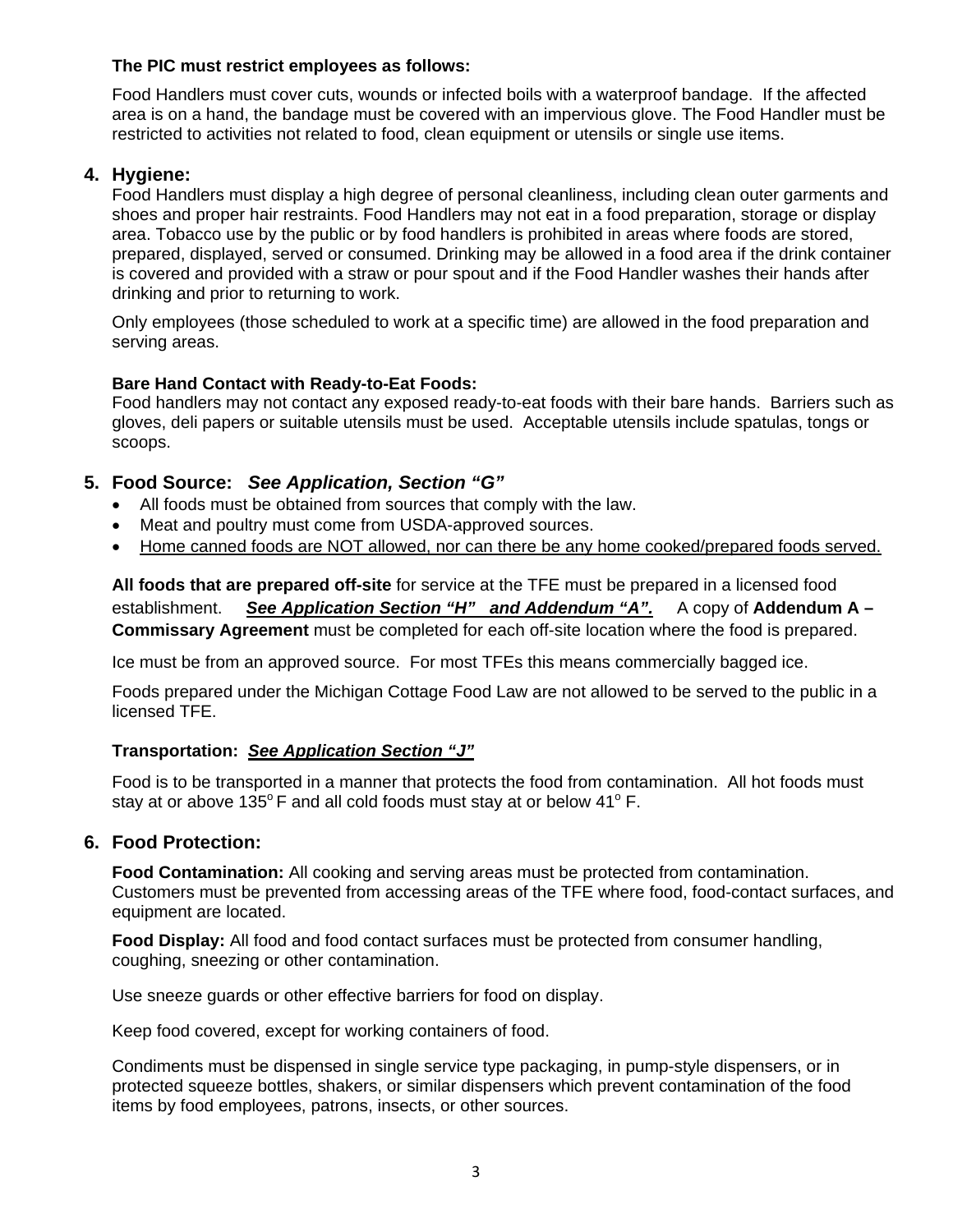Knives, forks, and spoons that are not pre-wrapped must be presented so that only the handles are touched.

**In-Use Utensils:** Food dispensing utensils are to be stored in the food with their handles above the top of the food and container; on a clean portion of the food preparation table or cooking equipment; or in a container of water if the water is maintained at a temperature of at least 135°F and the utensil and container is cleaned as necessary to preclude accumulation of soil residues.

**Storage of Food, Utensils & Related Items during Periods When Not Operating:** Access to food storage areas should be protected from the public.

**Cross Contamination:** Food must be protected from cross contamination by separating raw animal foods from ready-to-eat foods and separating types of raw animal foods from each other during storage, preparation, holding, and display.

- **MDARD recommends that different types of raw meat be stored in different coolers. Thus all raw whole meats, raw ground meats, and raw poultry should be stored in their own separate coolers.**
- Unwashed fruits and vegetables should be stored away from washed fruits and vegetables.
- Equipment and utensils (including knives, cutting boards, and food storage containers) are to be thoroughly washed, rinsed and sanitized after being used for raw animal foods and before being used for ready-to-eat food.

**Handling of Unpackaged Potentially Hazardous Food (PHF)/Time-Temperature Control for Safety (TCS) Food:** During preparation, unpackaged food must be protected from contamination.

### **7. Safe Food Temperatures**

**Thawing:** PHF (Potentially Hazardous Food) / TCS (Time-Temperature Control for Safety) food must be thawed either under refrigeration that maintains the food temperature at 41°F or less, or as part of a cooking process.

#### **Cooking:** *See Application Section "B" and "L"*

Food must be cooked to the minimum temperatures and times specified below:

| 165°F for 15 seconds: | Poultry; wild game animals; stuffing containing fish, meat, poultry or<br>ratites; stuffed fish, meat, pasta, poultry or ratites.                                                                                       |
|-----------------------|-------------------------------------------------------------------------------------------------------------------------------------------------------------------------------------------------------------------------|
| 155°F for 15 seconds: | Mechanically tenderized and injected meats; the following if they are<br>comminuted (ground up): fish (fish sticks/patties), meat (hamburgers),<br>game animals commercially raised for food; pooled raw eggs; ratites. |
| 145°F for 15 seconds: | Fish and meat (pork chops), raw eggs that are broken and prepared in<br>response to a consumer's order and for immediate service;                                                                                       |
| 135°F for 15 seconds: | Commercially prepared food such as hot dogs, lunch meats, and canned<br>goods.                                                                                                                                          |

*NOTE: TFE operators should consult with the local regulatory authority if considering cooking roasts (whole beef, pork, cured pork (ham) and corned beef) or if serving or selling undercooked foods, to ensure compliance with the provisions of the Food Code.* 

#### **Consumer Advisory:**

Raw Animal Foods are sometimes cooked to temperatures lower that those specified above when ordered that way by the customer. A proper consumer's advisory must be posted if you are going to serve undercooked food to the customer's liking. See §3-603.11 of the 2009 FDA Food Code.

#### \*\***MDARD does not recommend serving undercooked foods at a temporary food event.**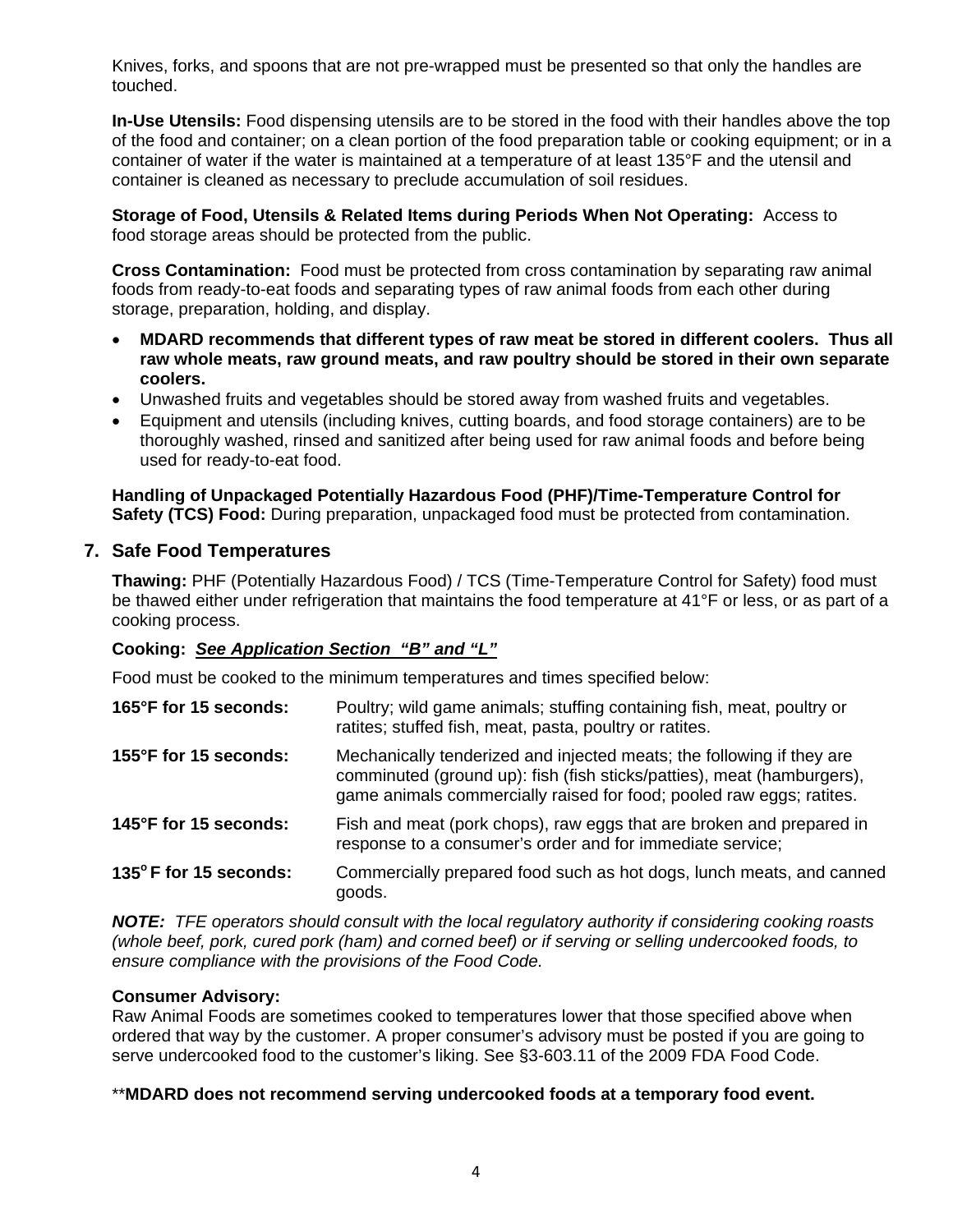#### **Cooling:** *See Application Section "M"*

Potentially Hazardous Food (PHF)/Time-Temperature Control for Safety (TCS) Food must be cooled by an approved method.

*NOTE: You are encouraged to throw out any remaining cooked food at the end of each night. It is difficult to correctly cool food in a temporary food establishment. If you plan to cool any foods, contact your inspector to discuss proper cooling methods.* 

#### **Reheating for Hot Holding:** *See Application Section "B" and "L"*

Potentially Hazardous Food that is cooked at a licensed food establishment prior to delivery to the temporary food establishment must be reheated so that all parts of the food reach at least 165°F for at least 15 seconds if hot held.

Reheating is to be done rapidly so that the food is between 41°F and 165°F for no more than 2 hours.

#### **Cooking Devices:** *See Application Section "B"*

Additional regulations may apply with cooking equipment.

- For safety reasons, cooking equipment, such as BBQs, propane stoves, and grills, should be roped off or otherwise segregated from the public and may require approval from the local Fire Marshall.
- Charcoal, wood, propane stoves or grills may be approved as cooking devices.

### **8. Holding Foods at the Correct Temperatures**

#### **Holding of Potentially Hazardous Food (PHF)/Time-Temperature Control for Safety (TCS) FOOD:**  *See Application Section "C", "K" and "N"*

Potentially Hazardous Foods must be maintained at 135°F or higher (for hot holding) or 41°F or below (for cold holding).

Cooked and refrigerated food that is prepared in response to an individual consumer order may be served at any temperature.

#### **Equipment:** *See Application Section "B" and "C"*

Equipment used for cooking or for holding Potentially Hazardous Food (PHF)/Time-Temperature Control for Safety (TCS) food must be evaluated for approval based on a menu review, food service operations that will occur, and the length of the event.

#### **Cold Storage:** *See Application Section "C" and "K"*

An effectively insulated, hard sided, cleanable container with sufficient ice or other means to maintain Potentially Hazardous Food (PHF)/Time-Temperature Control for Safety (TCS) food at 41°F or below may be approved for the storage of small quantities of cold food.

Packaged food may not be stored in direct contact with ice or water because the food would become wet and contaminated. If using an ice chest for cold holding, all food products must be tightly sealed in bags or boxes to prevent them from getting wet. Each refrigeration unit should have a numerically scaled thermometer accurate to  $\pm 3^{\circ}$ F to measure the air temperature of the unit. Approved thermometers are available at grocery stores and other retailers that have kitchen sections.

Mechanical refrigeration units may be required to keep the food at 41°F or below.

#### **Hot Storage:** *See Application Section "C" and "N"*

Hot food storage units must be used to keep Potentially Hazardous Food at 135°F or above. Electrical equipment, propane stoves, grills, etc. must be capable of holding foods at 135°F or above.

#### **Thermometers:** *See Application Section "F"*

A thermocouple or metal stem thermometer is to be provided to check the internal temperatures of Potentially Hazardous Food (PHF)/Time-Temperature Control for Safety (TCS) hot and cold food items.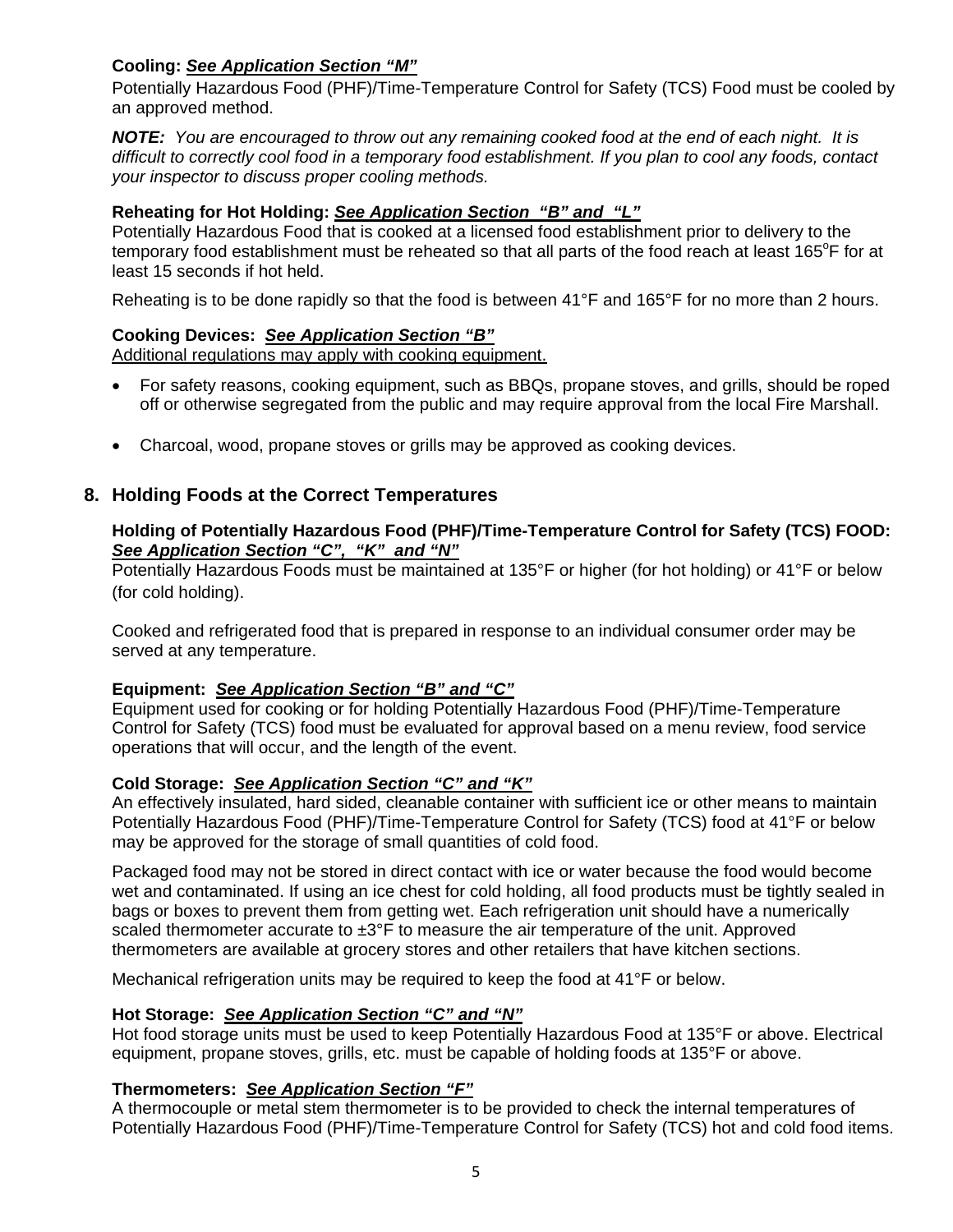Food temperature measuring devices that are scaled in Fahrenheit must be accurate to  $+/- 2$ ° F in the intended use of range. The thermometer should be able to accurately read at least 0-220  $^{\circ}$  F.

## **Temperature measuring devices:**



**Figure 4 Figure 5** 

These types of thermometers can be found at most retail stores or Food Service Supply Stores.

The thermometer in Figure 4 is used for pots of soup and foods that the thermometer may be inserted 3-6 inches into the food. The thermometer in Figure 5 is a small diameter probe thermometer, and only the bottom is inserted into the food - perfect for measuring temperatures of hamburgers and chicken.

*NOTE: If a thermometer is not available at the Temporary Food Establishment, a license may not be issued!* 

#### **9. Food and Utensil Storage:**

**Dry Storage:** All food, equipment, utensils, and single service items must be stored at least 6" off the ground or floor on pallets, tables, or shelving. Food and utensil storage must be protected from contamination and must have effective overhead protection.

**Counters / Shelves:** All food contact surfaces must be non-toxic, smooth, easily cleanable, durable, nonabsorbent, and free of seams and difficult to clean areas. All other surfaces must be finished so that they are easily cleanable.

### **10. Cleaning and Sanitizing:**

#### **Equipment food-contact surfaces and utensils must be cleaned and sanitized when:**

- Changing from working with raw foods to working with ready-to-eat foods;
- Between uses with raw fruits and vegetables and with Potentially Hazardous Food (PHF)/Time-Temperature Control for Safety (TCS) food;
- Before using or storing a food temperature measuring device; and,
- At any time during the operation when contamination may have occurred.

If a thermometer is used with potentially hazardous food, it must be cleaned (washed, rinsed and sanitized) throughout the day, at least once every 4 hours.

#### **Warewashing:** *See Application Section "E"*

A commercial dishwasher or manual warewashing method should be used to wash, rinse and sanitize utensils coming in contact with food.

 The minimum requirements for a utensil warewashing set-up to wash/rinse/sanitize should consist of 3 basins, each large enough for complete submersion of all of the utensils; a hot water supply of potable (drinking quality) water, and an adequate disposal system for the wastewater. (Figure 6) OR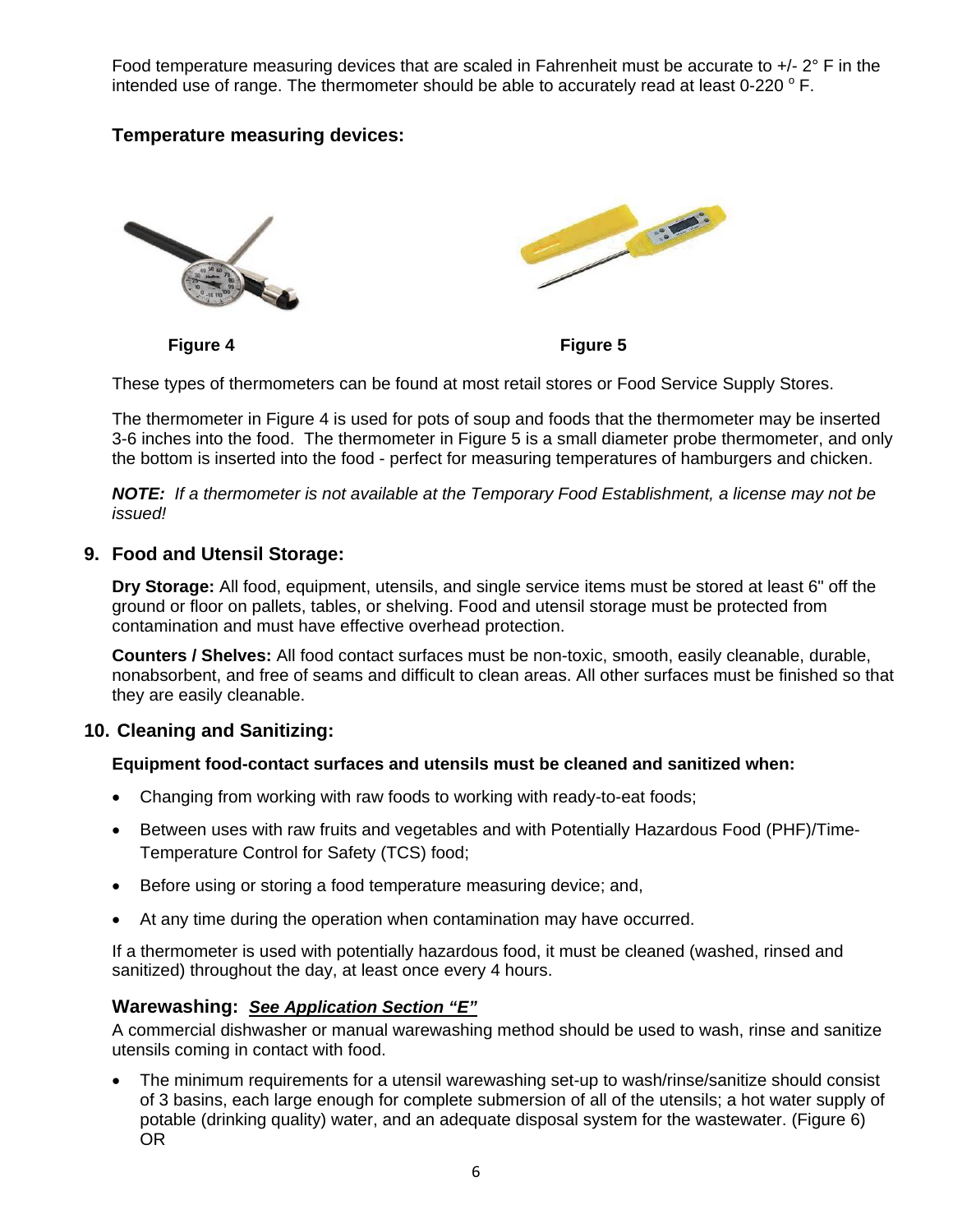- A centralized three compartment sink that is supplied with hot and cold running potable (drinking quality) water and an approved disposal system for use by multiple vendors may be permitted by the regulatory authority. (Figure 7) OR
- A three compartment sink that is supplied with hot and cold running water and approved wastewater disposal system within the food establishment. (Figure 8)
- Wash, rinse and sanitizer water must be changed frequently to maintain effectiveness.







**Figure 6** Figure 7 Figure 7 **Figure 8** 

### **Sanitizing:** *See Application Section "E" and "F"*

Chlorine bleach or other approved sanitizers should be provided for sanitizing food contact surfaces, equipment, and wiping cloths. *Sanitizers must be used in accordance with the EPA-registered label use instructions.* 

To determine the EPA requirements look on the sanitizer label on the bottle. It should say something similar to: "concentration approved to sanitize food contact surfaces". A range of concentration should be given: (e.g., 100-200 ppm). Your sanitizer concentration must fall within that range. Always test the solution with your test strips.

- If you are using chlorine bleach, a rule of thumb is to add 1 teaspoon per gallon of water. Test with your test strips, and then add or dilute as necessary.
- **If the bottle of chlorine bleach or other sanitizer does not contain a sanitizing range for food contact surfaces, you may not use this to sanitize your food contact surfaces.**
- **Do not use scented bleach, ultra bleach or swimming pool chlorine as sanitizer at your Temporary Food Event.**
- An approved test kit must be available to accurately measure the concentration of sanitizing solutions.

*NOTE: If you do not have an approved sanitizer and the correct test strips to measure the sanitizer level on site, the regulatory inspector cannot issue your license.*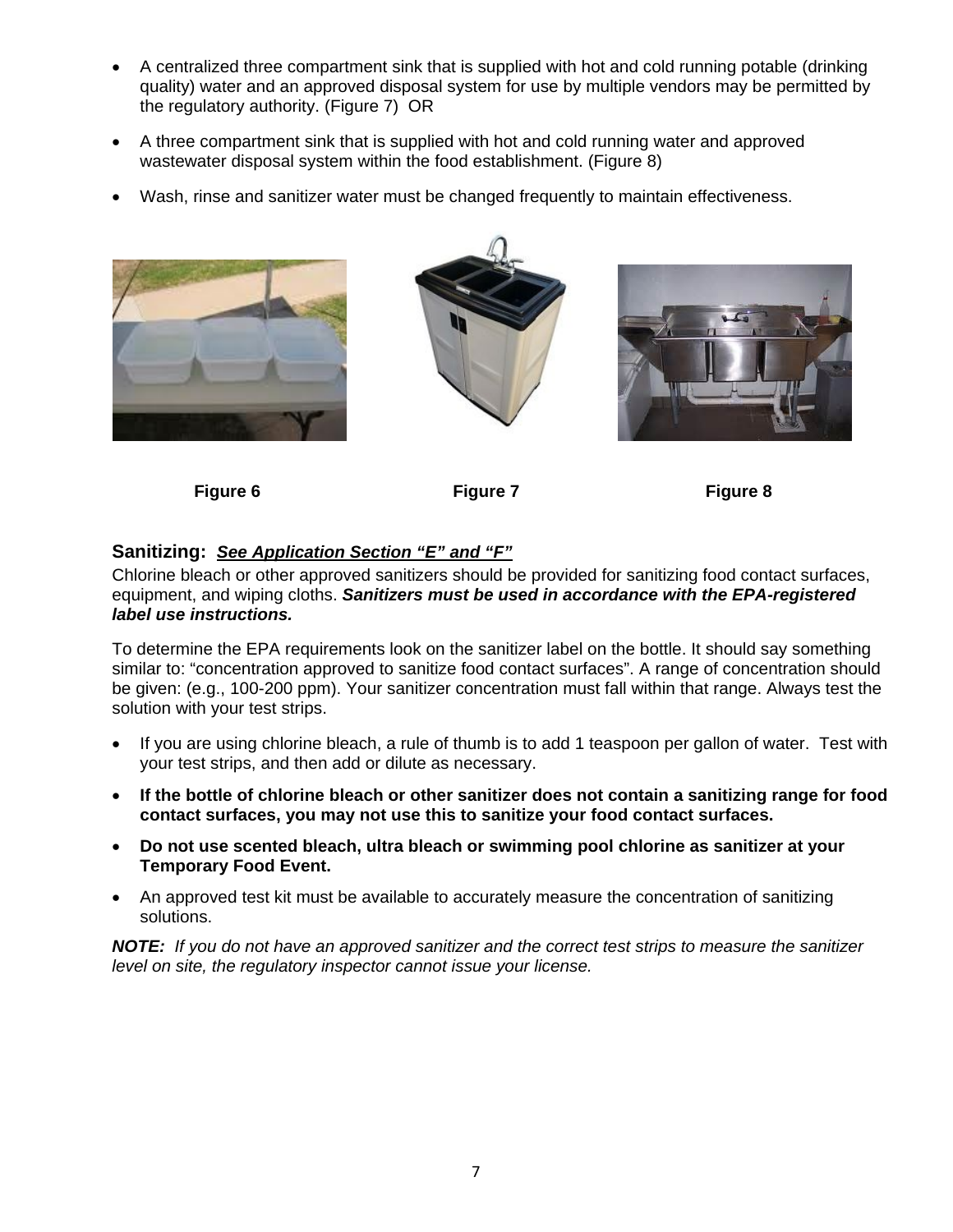## **Examples of Test Strips to Measure Sanitizer:** *See Application Section "F"*

These types of test strips can be found at most large food service supply stores, or can be ordered online.

If you are not sure which sanitizer to buy, and which test strips to use, ask someone at the food service supply store to explain the different types. These stores provide food and equipment to many stores and restaurants, and should be able to help you with this. If not, call your local health department for assistance.



#### **Test strips for Quaternary Ammonium Test strips for Chlorine (Bleach)**





### **Wiping Cloths:**

Wiping cloths that are in use for wiping food spills must be used for no other purpose and be stored clean and dry or in a clean sanitizing solution at the approved sanitizer concentration. **For temporary events, it is sometimes easier to use paper towels to wipe up spills.** 

## **11. Water Supply and Wastewater Disposal:**

### **Water:** *See Application Section "F"*

An adequate supply of potable (drinking quality) water must be available on-site for cooking and drinking purposes; for cleaning and sanitizing equipment, utensils, and food contact surfaces; and for hand washing.

- Water must come from an approved public water supply or an approved well water supply**. If you plan on using well water at this temporary food event, contact your licensing agency to determine testing requirements of the well water being used.**
- The water supply system and hoses carrying water must be constructed with approved food contact materials. MDARD recommends looking for a label on a hose package that says it is intended for potable water or food contact surfaces. Then label this potable water hose to prevent using it for anything else, and save the package section that says this hose is for potable water. **You can find this type of hose at R.V. supply stores, or where camping supplies are sold.** As always, if in doubt, ask your inspector for advice.
- The water supply must be protected with backflow devices to preclude the backflow of contaminants into the potable water supply.
- All hose and other connections to the potable water supply must be maintained a minimum of 6" above the ground.
- A supply of commercially bottled drinking water or sanitary potable (drinking) water storage tanks may be allowed, if approved by the regulatory authority.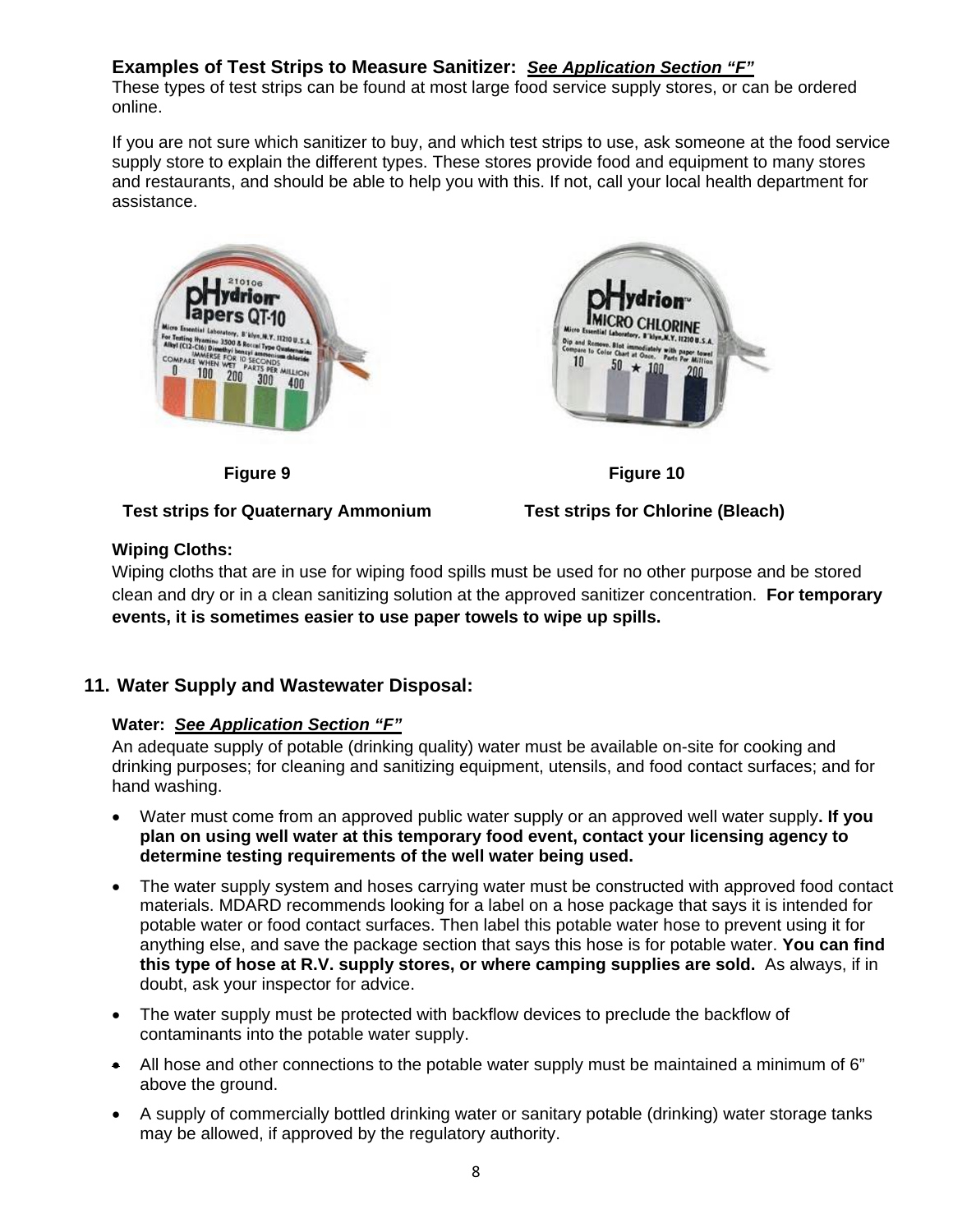#### **Wastewater Disposal:**

- Wastewater must be disposed of properly in municipal sewer, flush toilet; portable toilet; gray water collection area; other as approved.
- Wastewater cannot be dumped on ground, into waterways, or into storm drains, but must be collected and disposed through an approved sewage disposal system.

#### **12. Premises:** *See Application Section "D"*

#### **Floors:**

If graded to drain, a floor may be concrete or machine-laid asphalt. The "floor" may be grass, dirt or gravel if it is covered with mats, removable platforms, duckboards, or other approved materials that are effectively treated to control dust and mud.

#### **Walls and Ceilings:**

The TFE must be covered with a canopy or other type of overhead protection, unless the food items offered are commercially prepackaged food items and dispensed in their original containers. If there is extensive food preparation (e.g., cutting, mixing, assembly) then walls or screens may be required to protect the food from pests, dust or debris.

- Walls and ceilings, when required, are to be of tight and sound construction to protect against the elements, windblown dust and debris, insects, or other sources that may contaminate food, food contact surfaces, equipment, utensils, or employees.
- If insects and/or rodents are present, window and door openings must be protected from insects and rodents by 16 mesh to 1 inch screen, properly designed air curtain, or other effective means.



**Figure 11** Figure 12



#### **Lighting:**

- Adequate lighting by natural or artificial means must be provided.
- Light bulbs must be shielded, coated, or otherwise shatter-resistant in areas where there is exposed food; clean equipment and utensils; or unwrapped single-service and single-use articles.

#### **Refuse:**

- An adequate number of non-absorbent, easily cleanable refuse containers must be provided both inside and outside of each TFE site.
- Refuse containers must be removed at a frequency that will minimize the development of objectionable odors and other conditions that attract or harbor insects and rodents.
- Dumpsters must be covered, rodent-proof, and non-absorbent.
- Grease must be disposed of properly and must **not** be dumped onto the ground surface.